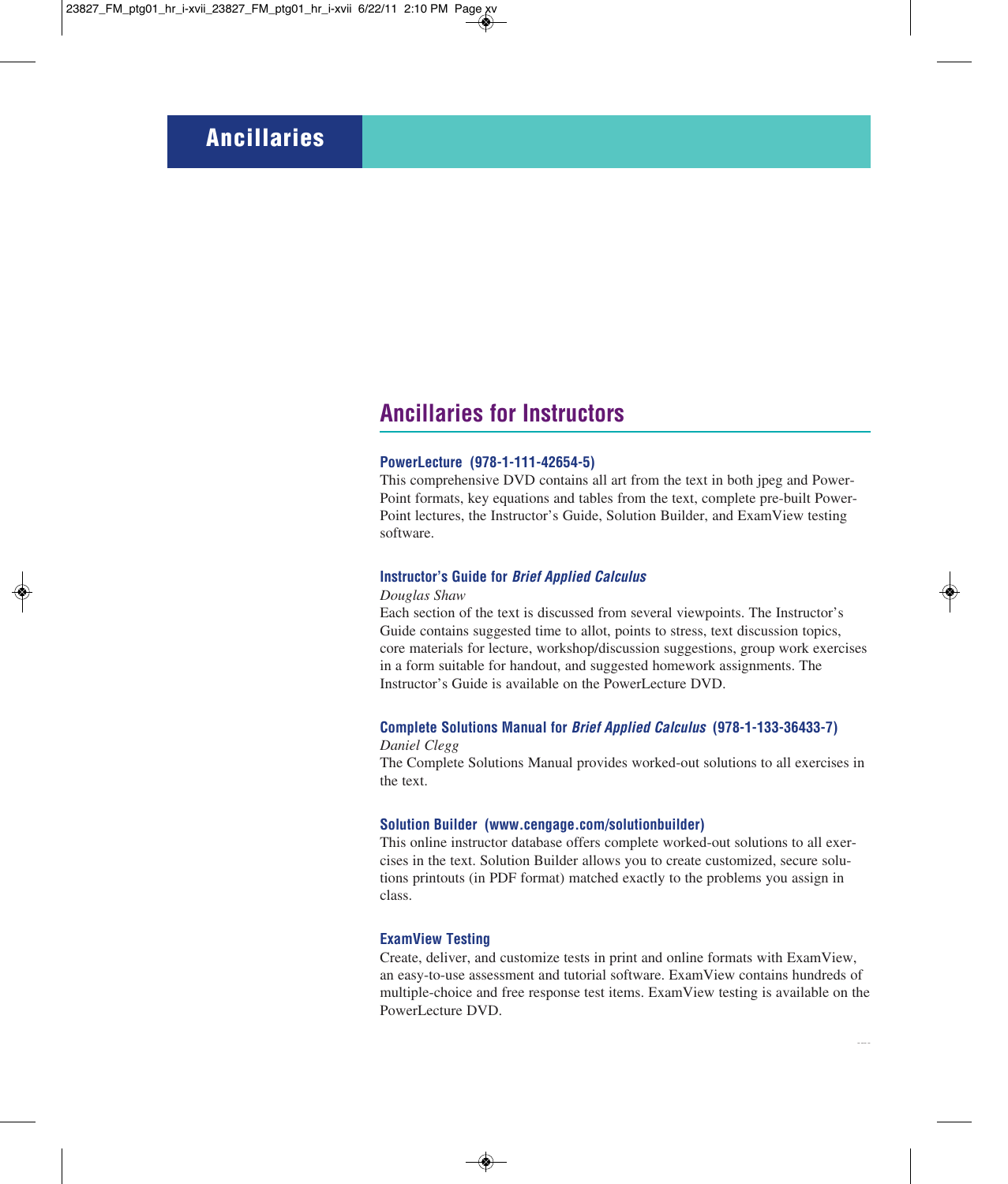# **Ancillaries for Instructors and Students**

#### **Tools for Enriching™ Calculus TEC**

*James Stewart, Harvey Keynes, Daniel Clegg,* and developer *Hu Hohn* Tools for Enriching Calculus (TEC) functions as both a powerful tool for instructors, as well as a tutorial environment in which students can explore and review selected topics. The Flash simulation modules in TEC include instructions, written and audio explanations of the concepts, and exercises. TEC is available on **www.stewartcalculus.com** as well as in CourseMate, Enhanced WebAssign, and the instructors' PowerLecture DVD.

#### **Cengage Customizable YouBook**

YouBook is a Flash-based eBook that is interactive and customizable! Containing all the content from Stewart/Clegg's *Brief Applied Calculus*, YouBook features a text edit tool that allows instructors to modify the textbook narrative as needed. With YouBook, instructors can quickly re-order entire sections and chapters or hide any content they don't teach to create an eBook that perfectly matches their syllabus. Instructors can further customize the text by publishing web links. Additional media assets include: animated figures, video clips, highlighting, notes, and more! YouBook is available in Enhanced WebAssign.

#### **CourseMate (www.cengagebrain.com)**

Interested in a simple way to complement your text and course content with study and practice materials? CourseMate brings course concepts to life with interactive learning, study, and exam preparation tools that support the printed textbook. CourseMate for Stewart/Clegg's *Brief Applied Calculus* includes: an interactive eBook, quizzes, flashcards, TEC animations and modules, videos, and more! For instructors, CourseMate includes Engagement Tracker, a first-of-its-kind tool that monitors student engagement.

#### **Enhanced WebAssign (www.webassign.net)**

WebAssign's homework delivery system lets instructors deliver, collect, grade, and record assignments via the web. Enhanced WebAssign for Stewart/Clegg's *Brief Applied Calculus* includes: Cengage YouBook interactive eBook, Personal Study Plans, a Show My Work feature, Answer Evaluator, Visualizing Calculus animations and modules, quizzes, videos, and more!

# **Ancillaries for Students**

### **Student Solutions Manual for** *Brief Applied Calculus* **(978-0-534-42387-2)** *Daniel Clegg*

Provides complete worked-out solutions to all odd-numbered exercises in the text, giving students a chance to check their answers and ensure they took the correct steps to arrive at an answer.